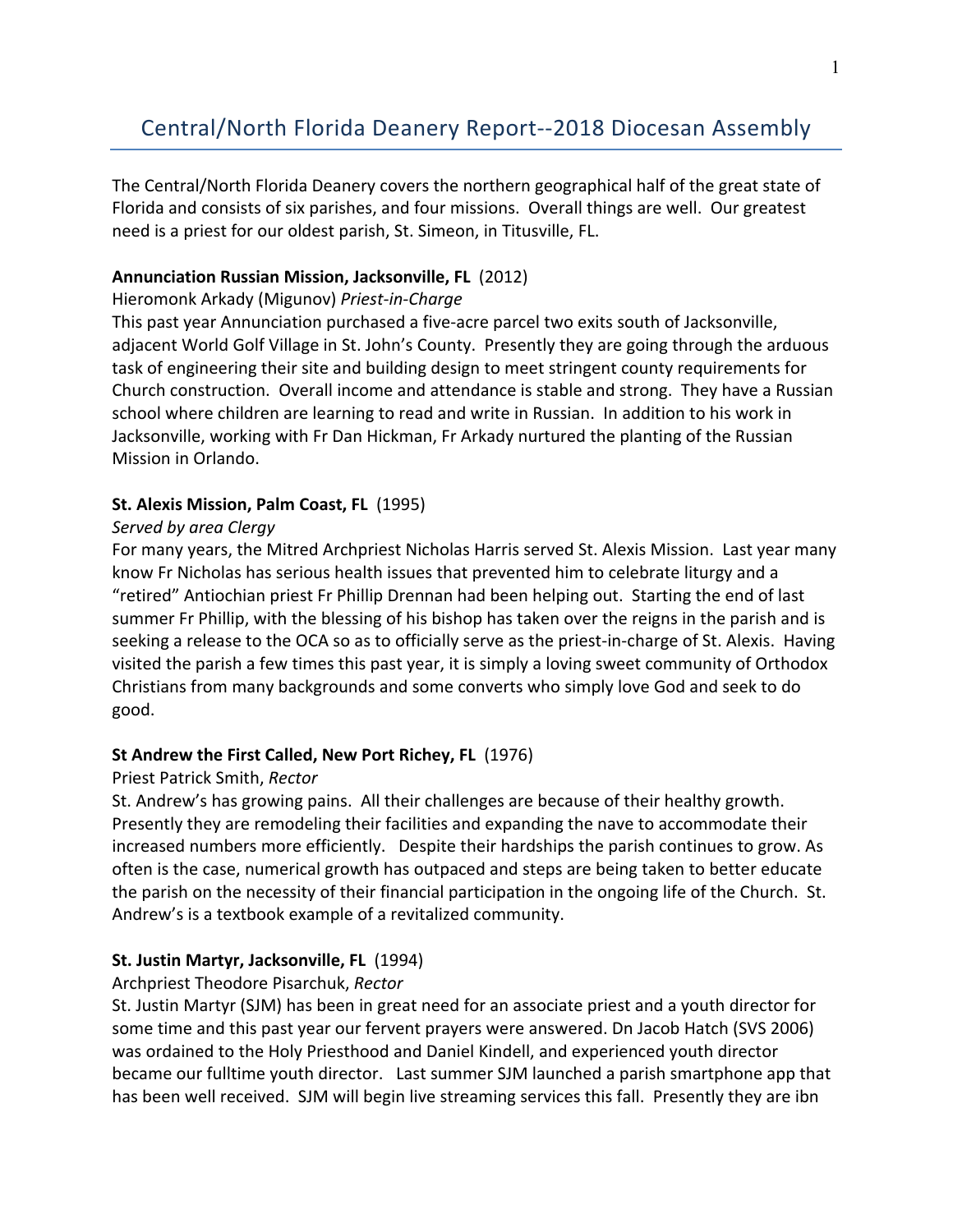beta mode troubleshooting audio issues. The goal of live streaming is to meet the needs of shut-ins, the sick, reach out to the unchurched and inquirers.

The parish council is now beginning to address issues of space and seating in the nave and will be looking into solutions including expanding the nave. The church was designed with expansion in mind. Fr Ted is on sabbatical this summer.

### **St Mark, Bradenton, FL (1979)**

#### Priest John Chudick, *Rector*

St. Mark had a good year of numerical growth and financial stewardship. In December Archbishop Alexander made his first Archpastoral visit to St. Mark's. The Church School Program is growing and they are adding more teachers in the fall. St. Mark's is busy with community service to the less fortunate: the homeless, Meals on Wheels, and Hospice. They also have a parish project of preparing "Hygiene Packs" for victims of the ever growing numbers of hurricanes in Florida. Fr Stephen Plumlee who is retired/attached leads the Parish Lay Ministry Program.

### **St Philip the Apostle Mission, Tampa FL (2005)**

### Priest Joseph Ciarciaglino *Priest-in-Charge*

The parish continues to grow with a regular flow of catechumens and inquirers. Half of the school age children will be attending St. Christopher camp on "scholarships" raised by the parishioners. The parish has an ongoing food drive for those in need and collects baby goods for moms who have decided not to have an abortion. A continuing touchstone of this community is the ongoing work of Akonyibedo Health Center in Northern Uganda  $(\text{http://www.ugandaclinic.org/})$ . They support Akonyibedo Health Center directly through parishioner donations and through solicitation of outside sources and Fr Joseph travels there as needed.

# **St. Raphael Orthodox Church, Inverness, FL (2002)**

#### Igumen Sergious (Gerken), *Rector*

St. Raphael Church continues to grow adding 10 families this past year. They had a great year financially with a \$127k positive cash flow. Presently they are negotiating to purchase a house and land across for the church to use for both a rectory and fill the need for overflow parking. St. Raphael keeps a very full schedule of services. St. Raphael has an outreach to The Villages celebrating vespers twice per month. About one-half the parish commutes 30 or so minutes Sunday mornings from The Villages and a long-term goal is to plant a church in The Villages. The parish consists of mostly retired folks but Fr Sergious will not let them retire from the work of the Gospel. They have a monthly charity collection.

#### **St. Simeon Church, Titusville, FL (1966)**

#### *Vacant*

Following Pascha this year Fr Krist announced his retirement. At present he continues to remain in the Titusville and receives a small stipend but plans to eventually move from the area. In the past year Fr Kyrill Williams began commuting from Tampa to Titusville with the Diocese covering expenses to bridge the gap until a new priest is found for which we are